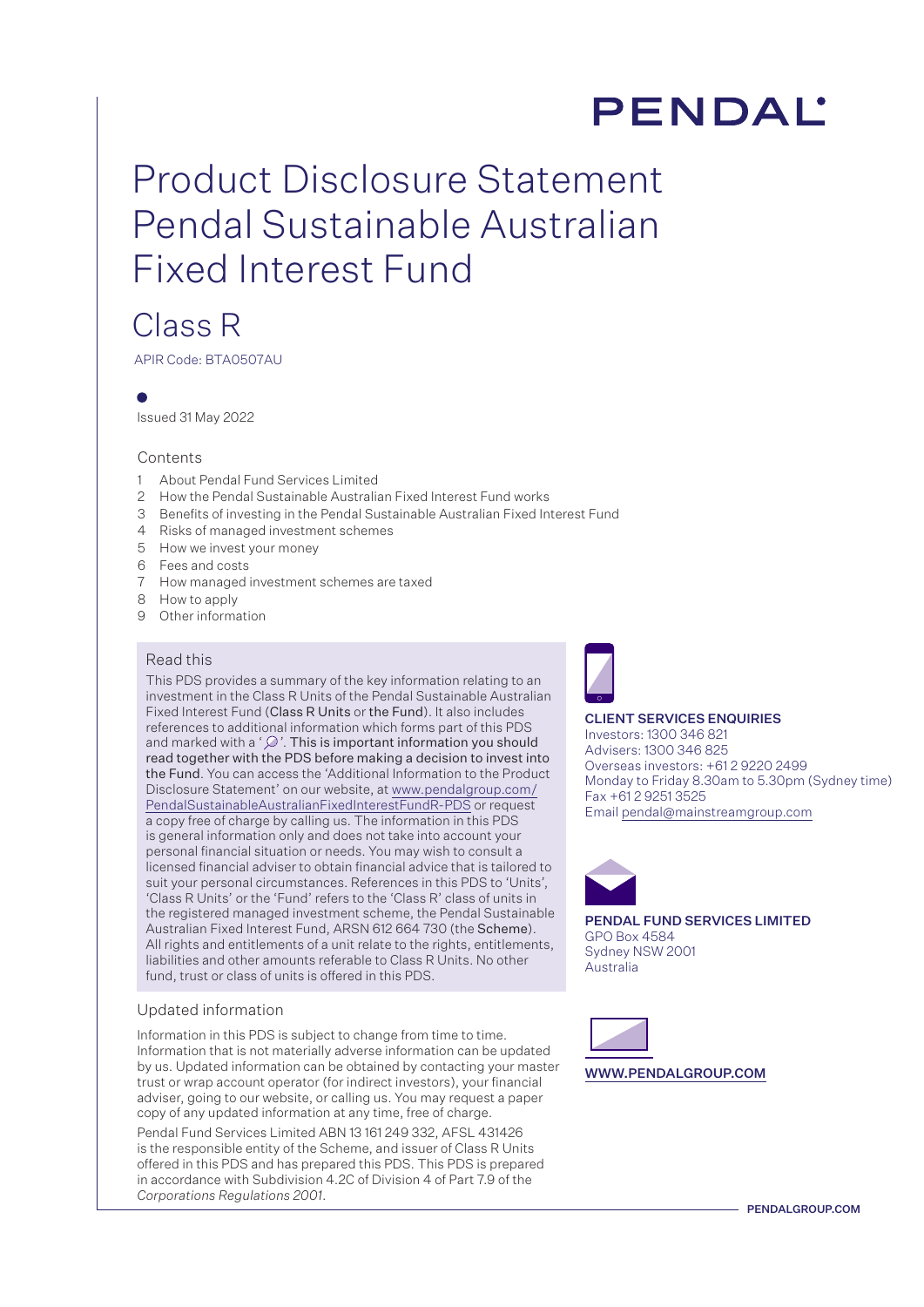# 1. About Pendal Fund Services Limited

# **PENDAL'**

# The future is worth investing in

Pendal Fund Services Limited is the responsible entity for the Pendal Sustainable Australian Fixed Interest Fund (Scheme). As responsible entity, it is responsible for overseeing the operations of the Scheme.

Pendal Institutional Limited is the investment manager of the Scheme. As the investment manager, it selects and manages the assets of the Scheme and may appoint other managers to manage some or all of the Scheme's assets.

Pendal Fund Services Limited and Pendal Institutional Limited are wholly owned subsidiaries of Pendal Group Limited.

Pendal Group Limited is an independent, global investment management firm focused on delivering superior investment returns for its clients through active management.

Pendal offers investors a range of Australian and international investment choices including shares, property securities, fixed income and cash strategies, as well as multi-asset and responsible investments. To complement its in-house expertise, Pendal also partners with leading global investment managers.

Pendal is also a signatory to the United Nations-supported Principles for Responsible Investment (PRI).

PRI is a global investor initiative that is designed to provide a framework for better integration of environmental, social and governance (ESG) issues into mainstream investment practices. PRI signatories undertake to consider ESG factors in their investment decision making and ownership practices.

# 2. How the Pendal Sustainable Australian Fixed Interest Fund works

## How the Fund operates

When you invest your money in the Pendal Sustainable Australian Fixed Interest Fund, your money is pooled together with other investors' money. We use this pool to buy investments and manage them on behalf of all investors in the Scheme. This means that by investing in the Fund you have access to certain investments that you may not otherwise be able to access on your own as well as the knowledge of our skilled investment managers. However, Pendal has day-today control over the operation of the Scheme.

The Scheme offers multiple classes of units to investors. From time to time, Pendal may issue additional classes of units in the Scheme, each with different rights and entitlements. Investments made under this PDS are for units in Class R of the Scheme, and the rights and entitlements disclosed in this PDS are specific to the Class R Units. The total value of the assets in the Scheme are divided into units based on the classes in the Scheme. A reference to a 'unit' in this PDS, is a reference to the Class R units of the Scheme. A 'unit price' for Class R is generally calculated for each Business Day based on Class R Unit's share of the Scheme's net asset value. The unit price will generally change daily as the market value of assets in the Scheme rises or falls.

When you make an investment in the Fund, we will allocate units to you based on the entry price for the Business Day on which we accept your application and we will keep a record of the number of units you have bought. When you withdraw, we will redeem your units based on the exit price for the Business Day on which we receive your withdrawal request.

Entry prices are usually higher than exit prices due to the 'buy-sell spread'. The buy-sell spread is built into the unit price and represents your contribution to the costs of buying and selling the underlying assets in the Fund.

Entry and exit prices for each Business Day will be available at www.pendalgroup.com by clicking on 'Products' and selecting the Scheme and clicking on Class R. Prices will usually be posted by the end of the next Business Day.

We have also adopted a unit pricing discretion policy setting out the principles that apply when we exercise discretions under the Scheme's constitution. You can request a copy of the policy free of charge by calling us or by downloading a copy at www.pendalgroup.com/UnitPriceDiscretionPolicy.

## Minimum initial investment

The minimum initial investment is \$25,000. In certain circumstances, we may reject an application or accept only part of an application. Refer to Section 8 on how to apply.

## Additional investments

You can add to your investment by completing the additional investment form and sending this form to us via mail, email or fax. Investors also have the ability to transact online and use BPAY®. For more information, please refer to www.pendalgroup.com/forms.

®Registered to BPAY Pty Ltd ABN 69 079 137 518.

## How to withdraw

You can withdraw some or all of your investment by completing the withdrawal form and sending this form to us via mail, email or fax. Investors also have the ability to transact online. For more information, please refer to www.pendalgroup.com/forms.

Withdrawals will generally be paid to your nominated Bank Account within 5 Business Days.

## Restrictions on withdrawals

There may be circumstances where your ability to withdraw from the Fund is restricted and you may have to wait a period of time before you can redeem your investment.

We may delay or suspend a withdrawal request where we are unable to realise sufficient assets due to circumstances outside our control (such as restricted or suspended trading in the market for an asset) or where the Scheme becomes illiquid.

If the Scheme is illiquid (as defined in the Corporations Act) withdrawals from the Fund will only be possible if we make a withdrawal offer in accordance with the Corporations Act. Under the Corporations Act, a scheme is illiquid if it has less than 80% liquid assets (generally cash and marketable securities).

You should read the important information about 'Restrictions on withdrawals' before making a decision. Go to section 1 of the 'Additional Information to the Product Disclosure Statement' at [www.](http://www.pendalgroup.com/PendalSustainableAustralianFixedInterestFundR-PDS) [pendalgroup.com/PendalSustainableAustralianFixed](http://www.pendalgroup.com/PendalSustainableAustralianFixedInterestFundR-PDS) [InterestFundR-PDS](http://www.pendalgroup.com/PendalSustainableAustralianFixedInterestFundR-PDS). The material relating to 'Restrictions on withdrawals' may change between the time when you read this Statement and the day when you sign the application form.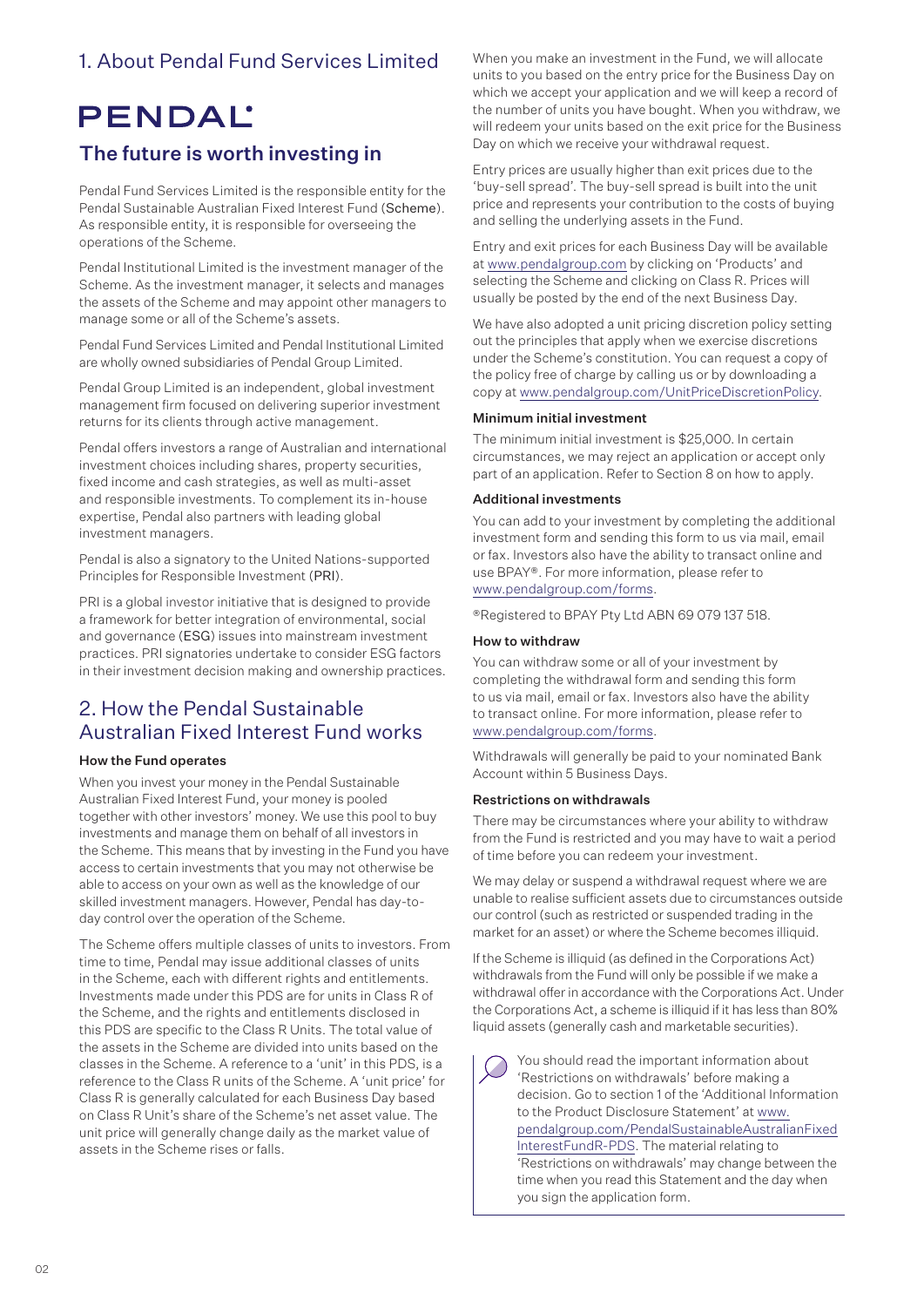## Processing

If we receive an application or withdrawal request by 2.00pm (Sydney time) on a Business Day, we will process the transaction using that day's Class R unit price. Requests received on or after the cut-off time of 2.00pm (Sydney time) on a Business Day, or on a non Business Day, will generally be treated as having been received before the cut-off time on the next Business Day.

If we receive an invalid or incomplete application or withdrawal request, the transaction request will be processed using the Class R unit price applying on the day that we receive the correct documentation. The above rules about cut-off times apply.

## Distributions

The Fund generally distributes on a quarterly basis and pays a final distribution each year for the period ending 30 June. In some circumstances, we may also pay distributions at other times where we consider it appropriate.

Distributions you receive are generally assessable income and can be made up of both income and net realised capital gains. Distributions are generally calculated based on the Scheme's net income at the end of the distribution period referable to the Class R Units divided by the number of Class R Units on issue. In certain circumstances, some income and/ or net realised capital gains may be held back until the final distribution at the end of June to allow for market volatility.

You can choose to have your distributions automatically reinvested into additional Class R Units in the Scheme or paid directly into your nominated Bank Account. There is no buysell spread on distributions that are reinvested. Reinvestment of distributions will normally be effective the first day following the end of the distribution period. Distribution payments to your nominated Bank Account are generally made within 12 Business Days after the end of the distribution period.

## Indirect investors

We authorise the use of this PDS as disclosure to persons who wish to access the Fund indirectly through an Investor Directed Portfolio Service (IDPS), IDPS-like scheme or a nominee or custody service (collectively referred to as master trusts or wrap accounts).

Persons who invest in the Fund through a master trust or wrap account may be subject to different conditions from those referred to in this PDS particularly with regard to cut-off times for transacting, timing of distributions, processing and withdrawals as well as Fund reporting and investor notices.

You should read the important information about 'Indirect investors' before making a decision. Go to section 2 of the 'Additional Information to the Product Disclosure Statement' at [www.pendalgroup.com/](http://www.pendalgroup.com/PendalSustainableAustralianFixedInterestFundR-PDS) [PendalSustainableAustralianFixedInterestFundR-](http://www.pendalgroup.com/PendalSustainableAustralianFixedInterestFundR-PDS)[PDS.](http://www.pendalgroup.com/PendalSustainableAustralianFixedInterestFundR-PDS) The material relating to 'Indirect investors' may change between the time when you read this Statement and the day when you sign the application form.

## 3. Benefits of investing in the Pendal Sustainable Australian Fixed Interest Fund

## Significant features

The Pendal Sustainable Australian Fixed Interest Fund is an actively managed portfolio of fixed interest securities. Investments are selected based on a range of sustainable, ethical and financial criteria.

## Significant benefits

Investing in the Fund offers investors a range of benefits:

- access to a professionally managed portfolio of fixed interest securities;
- exposure to issuers that demonstrate leading environmental, social and corporate governance (ESG) and ethical practices while avoiding exposure to issuers with activities that we consider to negatively impact the environment or society; and
- access to Pendal's investment expertise

# 4.Risks of managed investment schemes

All investments carry risk. The likely investment return and the risk of losing money is different for each managed investment scheme as different strategies carry different levels of risk depending on the underlying mix of assets that make up each fund. Those assets with potentially the highest long term return (such as shares) may also have the highest risk of losing money in the shorter term.

The significant risks for the Fund are:

- Market risk: The risk that the market price of an asset will fluctuate as a result of factors such as economic conditions, government regulations, market sentiment, local and international political events and environmental and technological issues. Market risk may have different impacts on each type of asset, investment style and investor.
- Security specific risk: The risk associated with an individual asset. The value of fixed interest securities can be affected by specific events such as changes in the perceived or actual creditworthiness of a particular issuer.
- Interest rate risk: The risk that the investment value or future returns of an asset may be adversely impacted by changes in interest rates. Interest rates may directly or indirectly affect a company's cost of borrowings as well as the value of fixed interest securities.
- Credit risk: The risk of an issuing entity defaulting on its obligation to pay interest and principal when due. It arises primarily from investments in fixed interest securities and from certain derivatives.
- Liquidity risk: The risk that an investment may not be easily converted into cash with little or no loss of capital and minimum delay. Fixed interest securities may have limited or no liquidity where there has been a default by the issuer, or deterioration in the creditworthiness or credit rating of a particular issuer or market. Liquidity risk may also extend to swap transactions, structured securities or derivative contracts which provide exposure to some types of assets or markets. This means that it may not be possible to sell these investments or to do so in sufficient time to pay withdrawals. If this occurs, withdrawals may be suspended for the protection of all investors even if other assets can be readily sold.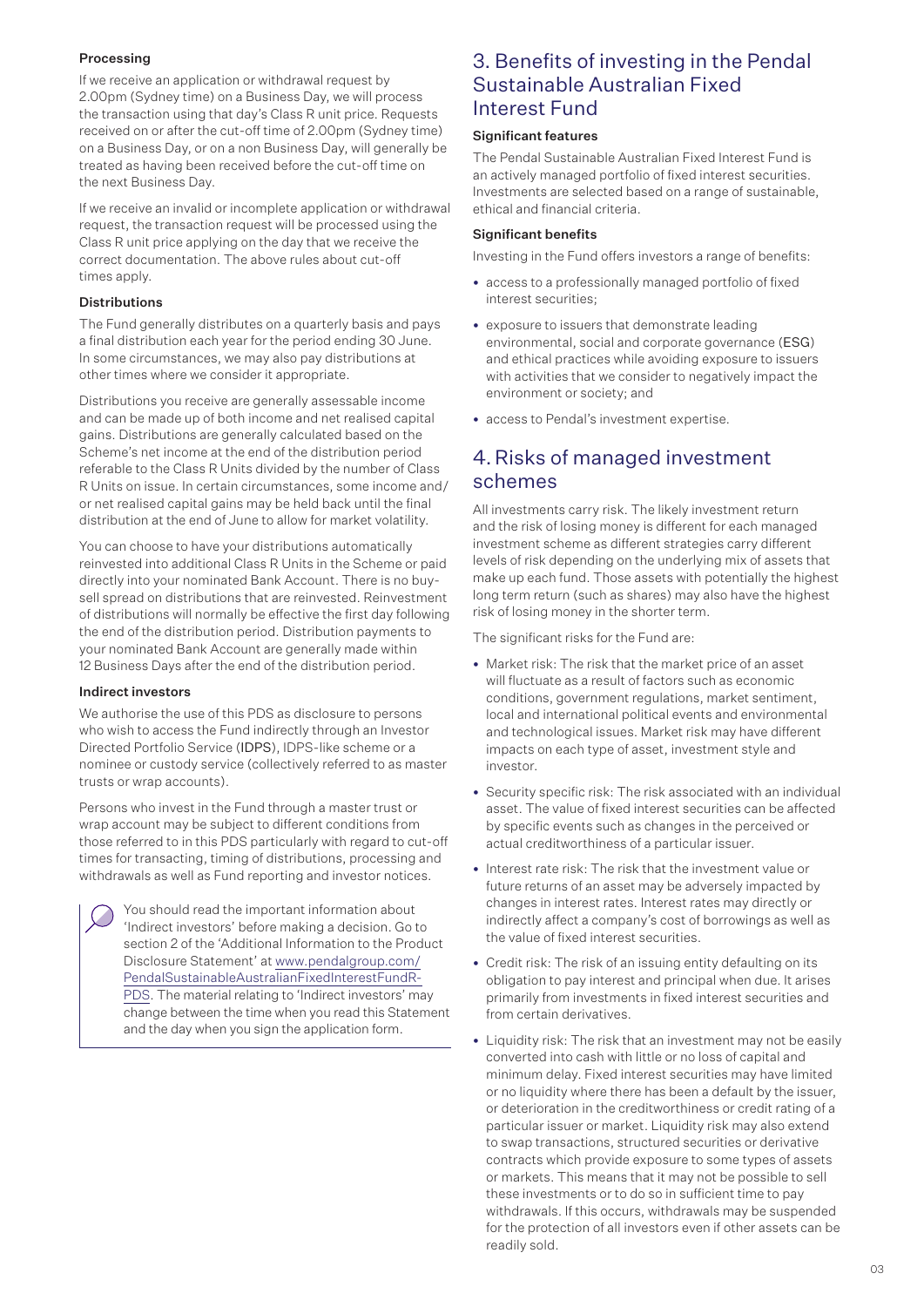- Counterparty risk: The risk of loss arising from the failure of another party to a contract (the counterparty) to meet its obligations. Counterparty risk arises primarily from investments in derivatives transactions. Substantial losses can be incurred if a counterparty fails to deliver on its contractual obligations.
- Class risk: The Fund has been established as a separate class of units in the Scheme. As the assets are held on trust for all investors, there is a risk that investors of one class, may be exposed to liabilities of another class of units and they could lose some or all of their investment in the Fund. There is also a risk that in the event of an insolvency, the assets of the Fund could be made available to creditors of another class of units of the Scheme.

Risk can be managed but it cannot be completely eliminated. It is important to understand that:

- the value of your investment will go up and down;
- investment returns will vary and future returns may be different from past returns;
- returns are not guaranteed and there is always the chance that you may lose money on any investment you make; and
- laws affecting your investment in a managed investment scheme may change over time.

The appropriate level of risk for you will depend on your age, investment time frame, where other parts of your wealth are invested and how comfortable you are with the possibility of losing some of your money in some years.

## 5. How we invest your money

You should consider the likely investment return, risk and your investment time frame when choosing to invest into the Fund.

| Pendal Sustainable Australian Fixed Interest Fund         |                                                                                                                                                                                                                                                                                                                                                                                                                                                                                                                              |  |
|-----------------------------------------------------------|------------------------------------------------------------------------------------------------------------------------------------------------------------------------------------------------------------------------------------------------------------------------------------------------------------------------------------------------------------------------------------------------------------------------------------------------------------------------------------------------------------------------------|--|
| Investment Return Objective                               | The Fund aims to provide a return (before fees, costs and taxes) that exceeds<br>the Bloomberg AusBond Composite 0+Yr Index by 0.75% p.a over rolling<br>3 year periods.                                                                                                                                                                                                                                                                                                                                                     |  |
| Minimum Suggested Time Frame<br>for Holding Investment    | 3 years                                                                                                                                                                                                                                                                                                                                                                                                                                                                                                                      |  |
| Asset Classes and Asset<br>Allocation Ranges <sup>1</sup> | • Cash and fixed interest securities 100%                                                                                                                                                                                                                                                                                                                                                                                                                                                                                    |  |
| Benchmark                                                 | Bloomberg AusBond Composite O+Yr Index                                                                                                                                                                                                                                                                                                                                                                                                                                                                                       |  |
|                                                           | Bloomberg Finance L.P. and its affiliates (collectively, 'Bloomberg') do not<br>approve or endorse this material and disclaim all liability for any loss or damage<br>of any kind arising out of the use of all or any part of this material.                                                                                                                                                                                                                                                                                |  |
| Description of Fund                                       | This Fund is designed for investors who want income, diversification across<br>a broad range of fixed interest securities and are prepared to accept some<br>variability of returns. The Fund may also hold cash and may use derivatives.                                                                                                                                                                                                                                                                                    |  |
|                                                           | Pendal's investment process for fixed interest aims to add value through<br>multiple strategies and investment research. Pendal seeks to generate excess<br>returns through strategies including active security (including green bonds,<br>social bonds and sustainable bonds) and sector selection, duration, yield curve<br>and credit management.                                                                                                                                                                        |  |
|                                                           | Our investment approach for credit management seeks to identify<br>opportunities on a sector, issuer and security basis by incorporating top-down<br>and bottom-up research. Top-down research includes analysis of economic<br>and market data, along with macro credit fundamentals such as company<br>earnings, balance sheet health, default rates and equity volatility. The bottom<br>up research includes analysis of earnings and cashflow volatility, balance<br>sheet, business diversity, industry and valuation. |  |

1 The reference to the Fund investing in an asset class includes all types of investments which give exposure to that asset, directly or indirectly, including through derivatives and investment in other funds which invest primarily in that asset class. This includes any type of

investment which would ordinarily be understood in financial markets to be included in that asset class and does not preclude investment in other types of assets where we consider it appropriate to do so in the interests of investors.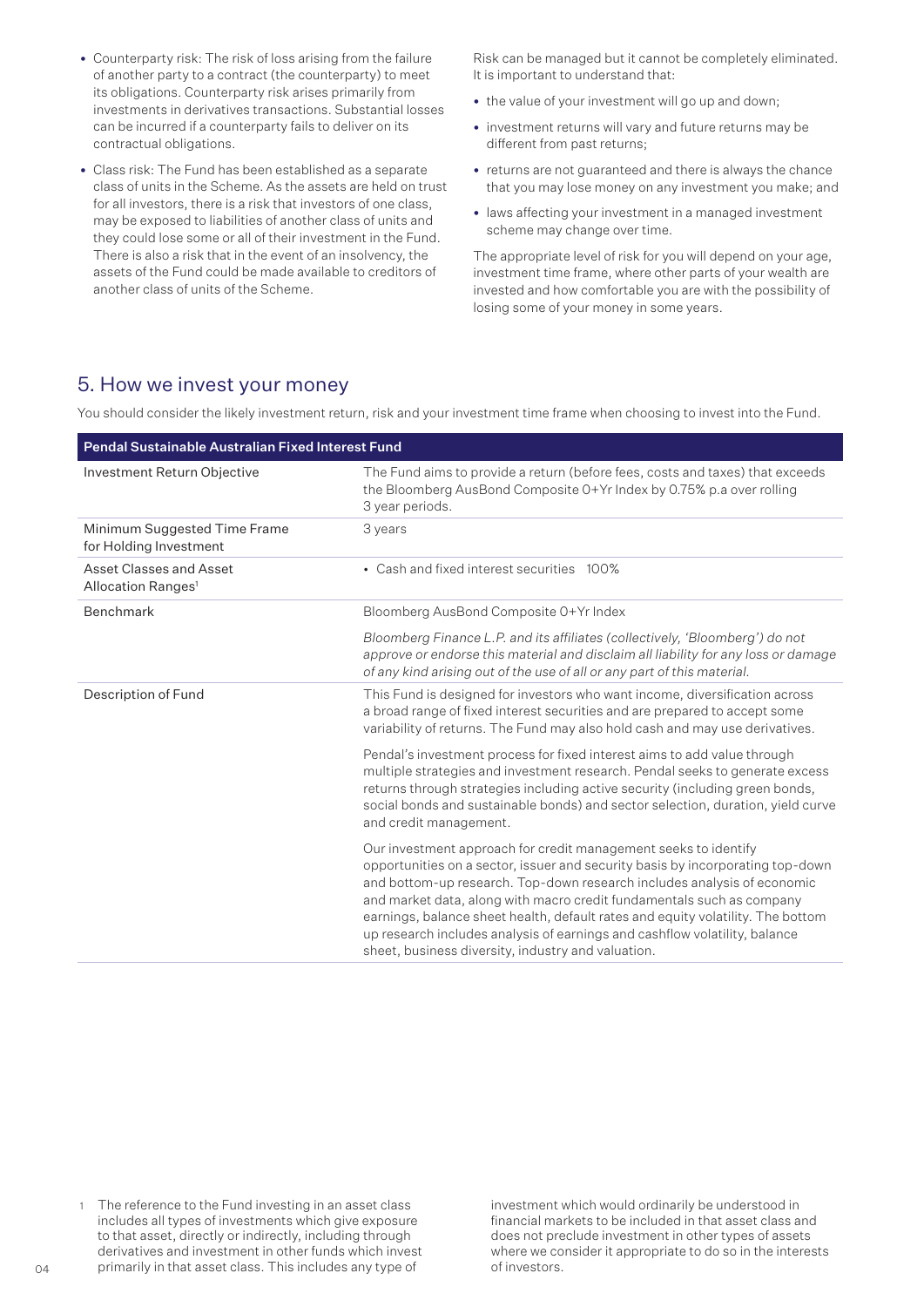The Fund applies a sustainable and ethical assessment process to fixed interest credit issuers.

The sustainability and ethical criteria employed include factors such as:

- environmental issues,
- social practices,
- corporate governance, and
- ethical practices.

The Fund will not invest in issuers directly involved in either of the following activities:

- tobacco production; or
- controversial weapons manufacture (such as cluster munitions, landmines, biological or chemical weapons, depleted uranium weapons, blinding laser weapons, incendiary weapons, and/or non-detectable fragments).

The Fund will also not invest in issuers directly involved in any of the following activities, where such activities account for 10% or more of an issuer's total revenue:

- the production of alcohol;
- manufacture or provision of gaming facilities;
- manufacture of non-controversial weapons or armaments;
- manufacture or distribution of pornography;
- direct mining of uranium for the purpose of weapons manufacturing; or
- extraction of thermal coal and oil sands production.

The Fund actively seeks investments in securities that in addition to meeting our financial risk and return requirements also generate positive societal and/or environmental impact (and where possible contribute towards the advancement of the UN Sustainable Development Goals agenda) by actively investing in green bonds, social bonds or sustainable bonds.

Pendal actively engages with the management of the issuers we invest in where we believe it is material in terms of managing risk, effecting change and realising potential value over the long term.

Derivatives may be used to reduce risk and can act as a hedge against adverse movements in a particular market and/or in the underlying assets. Derivatives can also be used to gain exposure to assets and markets.

| Risk Level <sup>2</sup>                                     | Low to Medium<br>Low to medium risk of losing money in any year. Likely to produce moderate<br>returns over the medium to long term.                                                                                                                                                                                                                                                                                                                      |  |
|-------------------------------------------------------------|-----------------------------------------------------------------------------------------------------------------------------------------------------------------------------------------------------------------------------------------------------------------------------------------------------------------------------------------------------------------------------------------------------------------------------------------------------------|--|
| <b>Fund Performance</b>                                     | For up-to-date information on the performance of the Fund, including<br>performance history, please visit www.pendalgroup.com, click on 'Products'<br>and select the Fund.                                                                                                                                                                                                                                                                                |  |
| Labour, Environmental, Social<br>and Ethical Considerations | We take labour standards, environmental, social and ethical considerations<br>into account, as well as key financial criteria, when selecting, retaining or<br>realising investments of the Fund.<br>You should read the important information about the 'Labour,                                                                                                                                                                                         |  |
|                                                             | environmental, social and ethical considerations' before making a<br>decision. Go to section 3 of the 'Additional Information to the Product<br>Disclosure Statement' at www.pendalgroup.com/PendalSustainable<br>AustralianFixedInterestFundR-PDS. The material relating to 'Labour,<br>environmental, social and ethical considerations' may change between<br>the time when you read this Statement and the day when you sign the<br>application form. |  |
| Changes to Fund Details                                     | We have the right to close or terminate the Fund and change the Fund's<br>investment return objective (including benchmark), asset classes and asset<br>allocation ranges and currency strategy (if any), without prior notice in some<br>cases. We will inform investors of any material change to the Fund's details in<br>their next requiar communication or as otherwise required by law.                                                            |  |

<sup>2</sup> The risk level is not a complete assessment of all forms of investment risks, for instance it does not detail what the size of a negative return could be or the potential for a positive return to be less than the return an investor may require to meet their objectives.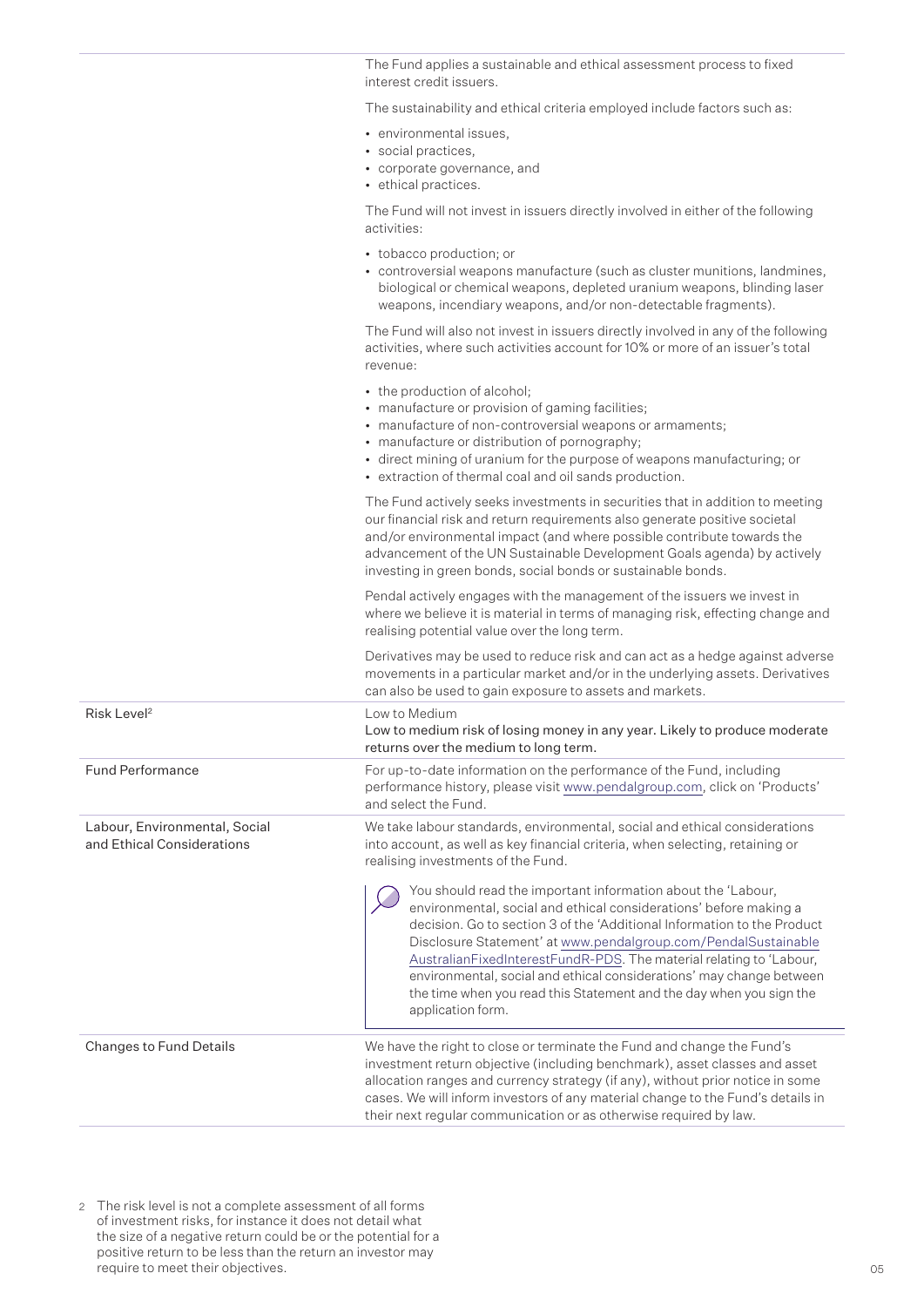# 6. Fees and costs

## DID YOU KNOW?

Small differences in both investment performance and fees and costs can have a substantial impact on your long-term returns. For example, total annual fees and costs of 2% of your account balance rather than 1% could reduce your final return by up to 20% over a 30-year period (for example, reduce it from \$100,000 to \$80,000). You should consider whether features such as superior investment performance or the provision of better member services justify higher fees and costs. You may be able to negotiate to pay lower contribution fees and management costs where applicable. Ask the Fund or your financial adviser.

#### TO FIND OUT MORE

If you would like to find out more or see the impact of the fees based on your own circumstances, the Australian Securities and Investments Commission (ASIC) website (www.moneysmart.gov.au) has a managed funds fee calculator to help you check out different fee options.

This section shows fees and other costs that you may be charged for the Fund. The fees and costs may be deducted from your money, from the returns on your investment or from the assets of the Fund as a whole. Taxes are set out in another part of this document.

You should read all of the information about fees and costs because it is important to understand their impact on your investment. You can also use this information to compare the fees and costs of the Fund with those of other funds.

| Pendal Sustainable Australian Fixed Interest Fund - Class R                                                              |                                                                                                                                                                                                                 |                                                                                                                                                                                                                                                                                                                                                              |  |  |
|--------------------------------------------------------------------------------------------------------------------------|-----------------------------------------------------------------------------------------------------------------------------------------------------------------------------------------------------------------|--------------------------------------------------------------------------------------------------------------------------------------------------------------------------------------------------------------------------------------------------------------------------------------------------------------------------------------------------------------|--|--|
| Type of Fee or Costs <sup>3</sup>                                                                                        | <b>Amount</b>                                                                                                                                                                                                   | How and when paid                                                                                                                                                                                                                                                                                                                                            |  |  |
| Ongoing annual fees and costs                                                                                            |                                                                                                                                                                                                                 |                                                                                                                                                                                                                                                                                                                                                              |  |  |
| Management fees and costs<br>The fees and costs for managing your<br>investment                                          | Estimated to be 0.40% p.a. of the<br>assets of the Fund, comprised of:<br>1. Management fee of 0.40% p.a.<br>2. Estimated indirect costs of Nil <sup>4</sup><br>3. Estimated expense recoveries<br>$of$ Nil $5$ | The management fees and costs are<br>deducted from the Fund's assets and are<br>reflected in its unit price.<br>1. The management fee is payable<br>monthly in arrears.<br>2. Indirect costs are deducted from the<br>Fund's assets as and when incurred.<br>3. Expense recoveries are deducted from<br>the Fund's assets as and when incurred. <sup>5</sup> |  |  |
| Performance fees<br>Amounts deducted from your investment<br>in relation to the performance of the Fund                  | Nil                                                                                                                                                                                                             | Not applicable                                                                                                                                                                                                                                                                                                                                               |  |  |
| <b>Transaction costs</b><br>The costs incurred by the Fund when<br>buying or selling assets                              | Estimated to be 0.00% p.a.<br>of the assets of the Fund <sup>6</sup>                                                                                                                                            | All transaction costs are paid out of the Fund's<br>assets as incurred and are reflected in its unit<br>price.                                                                                                                                                                                                                                               |  |  |
| Member activity related fees and costs (fees for services or when your money moves in or out of the Fund)                |                                                                                                                                                                                                                 |                                                                                                                                                                                                                                                                                                                                                              |  |  |
| Establishment fee<br>The fee to open your investment                                                                     | Nil                                                                                                                                                                                                             | Not applicable                                                                                                                                                                                                                                                                                                                                               |  |  |
| Contribution fee<br>The fee on each amount contributed<br>to your investment                                             | Nil                                                                                                                                                                                                             | Not applicable                                                                                                                                                                                                                                                                                                                                               |  |  |
| Buy-sell spread<br>An amount deducted from your<br>investment representing costs incurred<br>in transactions by the Fund | Estimated to be 0.07% of the<br>application amount on application<br>and 0.07% of the withdrawal<br>amount on withdrawal                                                                                        | These are the amounts recovered by the<br>Fund when you transact. Buy-sell spreads are<br>included in the application and withdrawal<br>prices and effectively increase the amount you<br>pay when you buy units and reduce the amount<br>you receive when you sell units.                                                                                   |  |  |
| Withdrawal fee<br>The fee on each amount you take out<br>of your investment                                              | Nil                                                                                                                                                                                                             | Not applicable                                                                                                                                                                                                                                                                                                                                               |  |  |
| Exit fee<br>The fee to close your investment                                                                             | Nil                                                                                                                                                                                                             | Not applicable                                                                                                                                                                                                                                                                                                                                               |  |  |
| Switching fee<br>The fee for changing investment options                                                                 | Nil                                                                                                                                                                                                             | Not applicable                                                                                                                                                                                                                                                                                                                                               |  |  |

3 Fees in this PDS can be individually negotiated if you are a wholesale client under the Corporations Act.

4 Based on information available to us as at the date of this PDS, the Fund did not incur any indirect costs in the past financial year although the Fund may incur these costs in the future.

5 We currently pay recoverable expenses (if any, excluding any GST payable on our fees) out of our management fee and do not separately recover expenses from the Fund. However, if we decide to deduct these expenses from the Fund in addition to the management fee in the future, we will give you 30 days' written notice.

6 Transaction costs are shown net of any amounts recovered by the Fund from the buy-sell spread charged to transacting investors.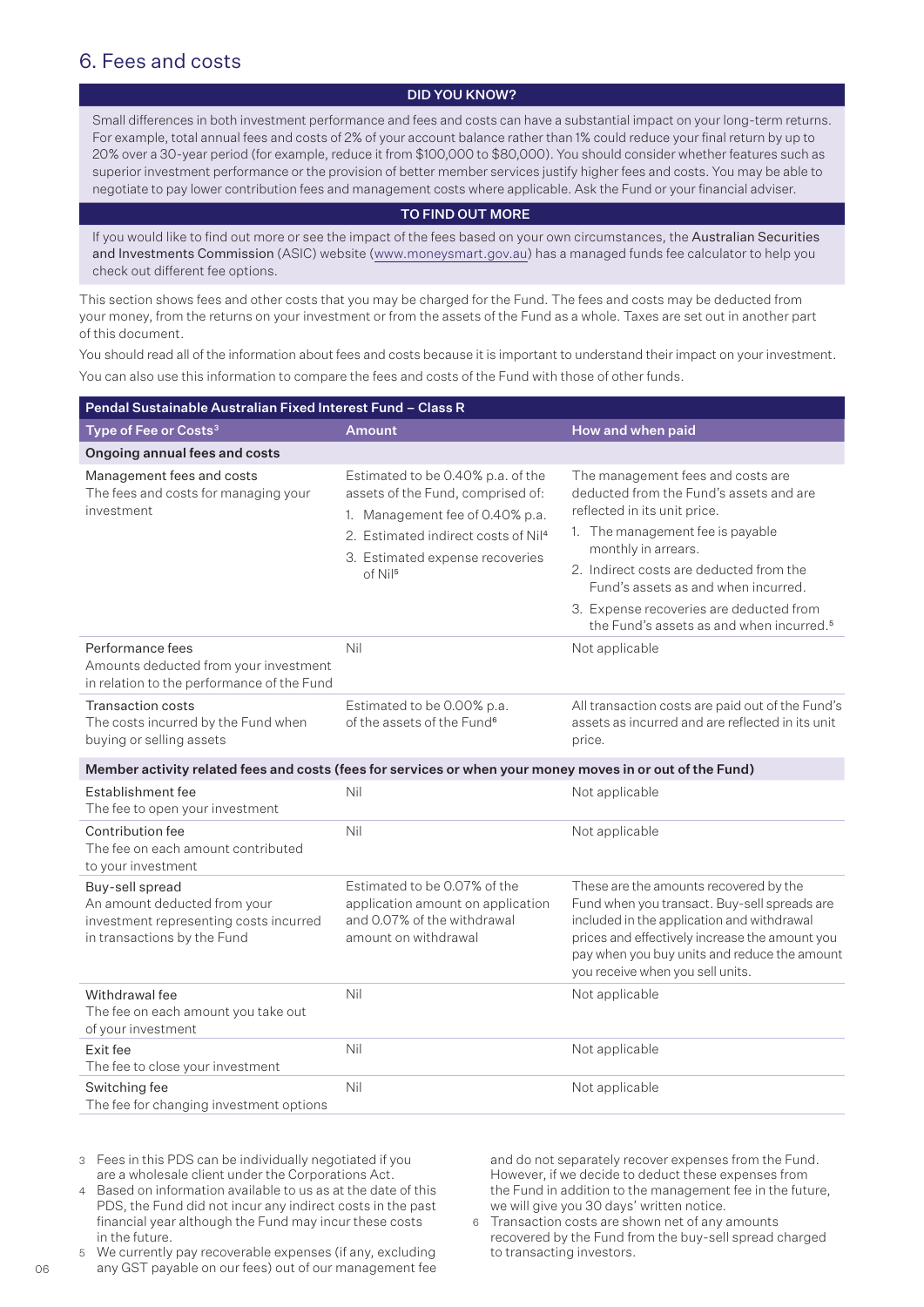Fees and costs of the Fund set out above can change. In particular, subject to the Fund's constitution, we can change the fees noted above without the consent of the Fund's investors. If we do change the fees, or our approach to expense recoveries, we will give you 30 days' written notice. For more information on fees and costs refer to section 4 in the 'Additional information to the Product Disclosure Statement'.

### Warning

In addition to the fees set out above, fees may be payable to your financial adviser. Any such fees would be payable by you in addition to those set out above, and set out in the Statement of Advice your financial adviser provides.

## Example of annual fees and costs for the Fund

This table gives an example of how the ongoing annual fees and costs for the Fund can affect your investment over a one-year period. You should use this table to compare this product with other products offered by managed investment schemes.

| <b>Example - Pendal Sustainable Australian</b><br><b>Fixed Interest Fund - Class R</b> |               | Balance of \$50,000 with a contribution of \$5,000 during year <sup>7</sup>                                                                                                                                                                         |
|----------------------------------------------------------------------------------------|---------------|-----------------------------------------------------------------------------------------------------------------------------------------------------------------------------------------------------------------------------------------------------|
| Contribution fees                                                                      | Nil           | For every additional \$5,000 you put in, you will be charged \$0                                                                                                                                                                                    |
| <b>PLUS</b> Management fees<br>and costs                                               | $0.40\%$ p.a. | For every \$50,000 you have in the Fund you will be charged or have<br>deducted from your investment \$200 each year                                                                                                                                |
| <b>PLUS</b> Performance fees                                                           | Nil           | And, you will be charged or have deducted from your investment \$0<br>in performance fees each year                                                                                                                                                 |
| <b>PLUS</b> Transaction costs                                                          | $0.00\%$ p.a. | And, you will be charged or have deducted from your investment \$0<br>in transaction costs                                                                                                                                                          |
| <b>EQUALS</b> Cost of Fund                                                             |               | If you had an investment of \$50,000 at the beginning of the year and<br>you put in an additional \$5,000 during that year, you would be charged<br>fees and costs of \$200 <sup>8</sup><br>What it costs you will depend on the fees you negotiate |

## **Additional explanation of fees and costs**

### Buy-sell spread

The buy-sell spread is an additional cost to you and is generally incurred whenever you transact in the Fund. The buy-sell spread is retained by the Fund (it is not a fee paid to us) and represents a contribution to the transaction costs incurred by the Fund such as brokerage, stamp duty and other costs of execution, when the Fund is purchasing and selling assets. There is no buy-sell spread on distributions that are reinvested.

The current total buy-sell spread is 0.14% of the amount that you transact, represented as the difference between the entry and exit price. A buy spread of 0.07% is applied on each application and a sell spread of 0.07% is applied on each withdrawal. For example, if you invested \$50,000 in the Fund the cost of your buy spread would be \$35, and the cost of your sell spread on withdrawing \$50,000 from the Fund would be \$35.

We may vary the buy-sell spread from time to time and prior notice will not ordinarily be provided. For current buy-sell spread information, visit www.pendalgroup.com, click on 'Products' and select the Fund.

You should read the important information about 'Additional information about fees and costs' before making a decision. Go to section 4 of the 'Additional Information to the Product Disclosure Statement' at [www.pendalgroup.com/PendalSustainableAustralian](http://www.pendalgroup.com/PendalSustainableAustralianFixedInterestFundR-PDS) [FixedInterestFundR-PDS](http://www.pendalgroup.com/PendalSustainableAustralianFixedInterestFundR-PDS). The material relating to 'Additional information about fees and costs' may change between the time when you read this Statement and the day when you sign the application form.

## 7. How managed investment schemes are taxed

Investing in a managed investment scheme is likely to have tax consequences. Managed investment schemes generally do not pay the tax liability on behalf of investors. However, we may be required to withhold tax from each distribution at the relevant withholding tax rates under certain circumstances. As an investor, you will generally be subject to tax on your share of any taxable income and net realised capital gains generated by the Scheme.

Because the Australian taxation system is complex and different investors have different circumstances, you should seek professional tax advice before investing in the Fund.

You should read the important information about 'How managed investment schemes are taxed' before making a decision. Go to section 5 of the 'Additional Information to the Product Disclosure Statement' at [www.pendalgroup.com/PendalSustainableAustralian](http://www.pendalgroup.com/PendalSustainableAustralianFixedInterestFundR-PDS) [FixedInterestFundR-PDS.](http://www.pendalgroup.com/PendalSustainableAustralianFixedInterestFundR-PDS) The material relating to 'How managed investment schemes are taxed' may change between the time when you read this Statement and the day when you sign the application form.

- 7 This example assumes the \$5,000 contribution occurs at the end of the first year, therefore management costs are calculated using the \$50,000 balance only.
- 8 Please note that this example does not capture all the fees and costs that may apply to your investment, such as the buy-sell spread.